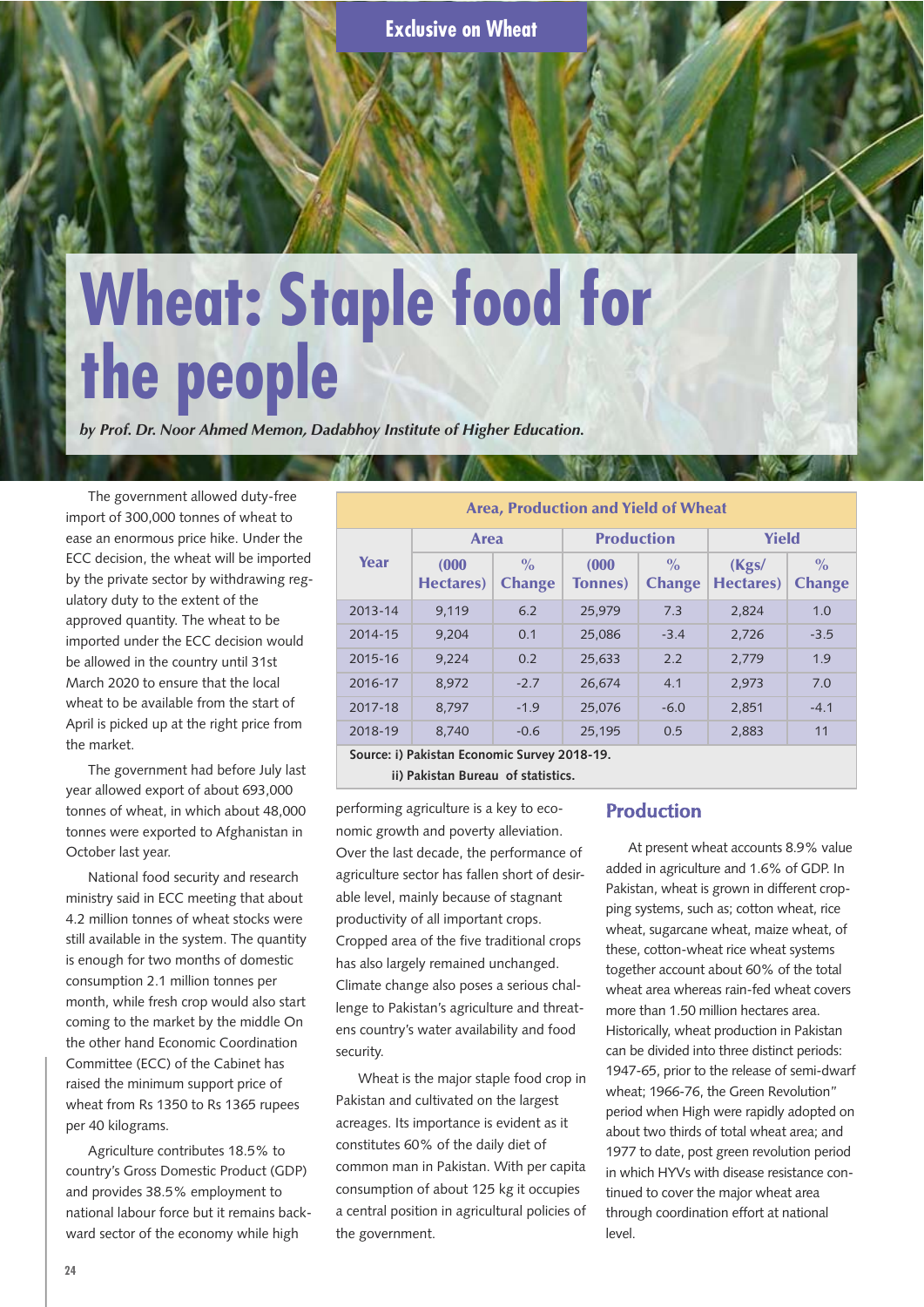During 2018-19 wheat crop showed marginal increase of 0.5% to 25.195 million tonnes over last year's production of 25.076 million tonnes but fell short of the target by 4.9% . The area under cultivation declined by 0.6% (to 8,740 hecters over last year's 8,797 thousand hectares). This nominal decrease in area over previous year was due to shifting of area to oilseed & other competitive crops. According to the initial data received from the provincial governments of current season (2019-20), during current crop sowing had been completed over 87% area as against the set targets. It was expected to further strengthened as grain sowing in Sindh, Khyber Pakhtunkhwa and Balochistan had witnessed tremendous increase.

Wheat sowing in Sindh increased to 27%, Khyber Pakhtunkhwa 5.3% and Balochistan 16.08% respectively. However, wheat sowing in Punjab during the period under review remained sluggish as it went down by 2.71% as compared the sowing of same period of last year, delay in wheat sowing in province were late start of sugarcane crushing and some other issues. However, production increased due to better crop yield and healthy grain formation. Wheat yields in Pakistan remain low, lagging behind those in other countries with comparable agroclimatic conditions. However, any policies and support programmes aimed at increasing wheat productivity must take into account existing constraints in the wheat supply chain, especially the lack of storage facilities. Wheat area, production and yield during the last 5 years are given in **Table-1.**

Some of wheat varieties are Sehar-06, Farid-06, Saasi-06, Khirman-06, Faisalabad-08, Mairaj-08, Lasani-08, Pirsabak-08, Hashim-08, Nia Amber-lO, Nia Sunehri-10, Millat-1 1, NARC-1 1, Punjab-1 1, AARI-i 1, Bharabi-i 1, Nia Sunder-il, Galaxy-i 3, Benazir-i 3, Nia Sarang-1 3, Pirsabak-l 3, Shahkar-i 3, Lalma-13, Pakistan 13 and Ujala-15. Due to disease-resistant wheat varieties are not used effectively by all farmers. Only a fraction of them take proper care at each step of wheat growing and harvesting. Sources in Parc say that in collaboration with CIMMYT international wheat and maize improvement centre, the local wheat research programmers are exploring varieties for not only higher yield but richness in nutrition value too. Wheat crop demands an urgent need to accelerate its production in Pakistan either by increasing the area under cultivation or by enhancing the productivity per unit area through the adoptions of improved production technology.

At present wheat crop is grown in large irrigated and rain fed areas of the country. Pakistan is basically an agricultural country, where 60 % of the population depends direct and 16 % indirectly in agriculture.

### **Wheat Support Prices**

Recent government to safeguard growers' interests. The increase wheat support prices comes after a gap of five



**Table 2: Largest Wheat Production Countries 2018-19 (000 Tonnes)**

| Rank            | <b>Country</b>            | <b>Production</b> |  |  |  |  |
|-----------------|---------------------------|-------------------|--|--|--|--|
| 1               | China                     | 134,340,630       |  |  |  |  |
| $\mathfrak{D}$  | India                     | 98,510,000        |  |  |  |  |
| 3               | <b>Russian Federation</b> | 85,863,132        |  |  |  |  |
| $\overline{4}$  | USA                       | 47,370,880        |  |  |  |  |
| 5               | France                    | 36,924,938        |  |  |  |  |
| 6               | Australia                 | 31,818,744        |  |  |  |  |
| 7               | Canada                    | 29,984,200        |  |  |  |  |
| 8               | Pakistan                  | 26,674,000        |  |  |  |  |
| 9               | Ukraine                   | 26,208,980        |  |  |  |  |
| 10              | Germany                   | 24,481,600        |  |  |  |  |
| Source: FAOSTAT |                           |                   |  |  |  |  |

years, as the government last raised wheat support prices by Rs100 to Rs1,300 for 40kg bags back in 2014.

Although, the move will benefit local wheat growers, it is expected to push up prices of rotis which have already increased two times in the last twelve months owing to rising flour and gas prices. However, a Ministry of Food Security official claimed the new minimum support price would not translate in any increase in the price of rotis.

He said the minimum support will encourage wheat production in the country while adding that the revised price is also lower than the Pakistan Agricultural Storage and Services Corporation (Passco) official rate of Rs1,375 on which wheat is being released to provinces situation, cost of production, export-import parity and domestic producer prices.

It was estimated that the cost of production of wheat had risen in 2019-20 to Rs1,349.57 per 40kg in Punjab and Rs1,315.72 per 40kg in Sindh, as per findings of the Agriculture Policy Institute. The meeting was also told that the global wheat price hovers around Rs1,575 per 40kg and Rs1,440 per 40kg excluding duties.

The ECC also approved release of 200,000 tonnes of wheat at the rate of Rs1,375 per 40kg from the Passco stocks to the USC to compensate vulnerable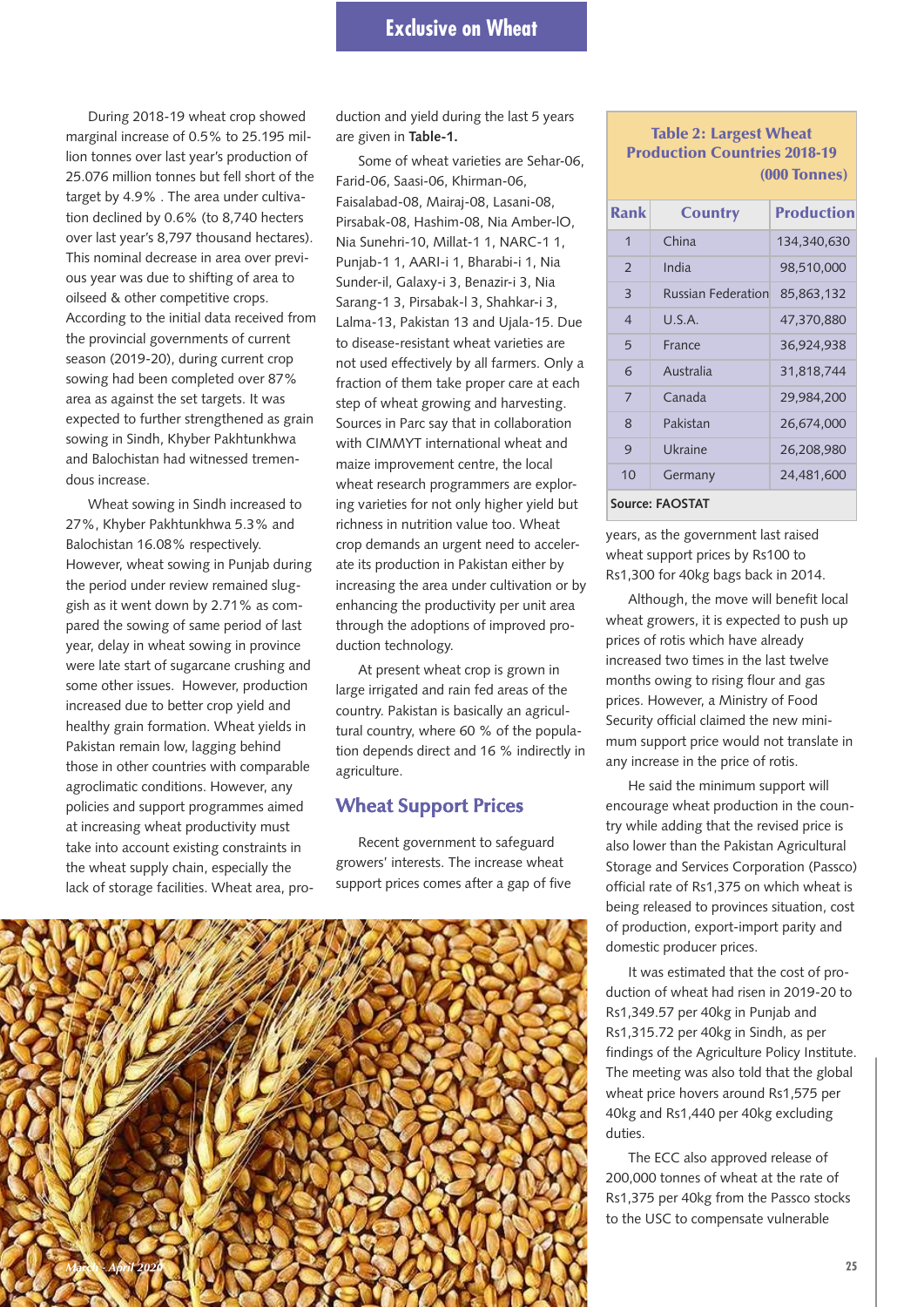segments of the society and discourage hoarding and profiteering. The financial implications of Rs1.314bn on account of price differential and incidental charges will be absorbed by the Finance Division.

#### **Export of wheat**

The federal government has turned down a proposal for an immediate ban on the export of wheat despite damage to 5% of the staple crop in recent rains. Pakistan Flour Mills Association (PFMA) had approached the government, seeking an immediate ban on the export of wheat. However, the government dismissed the proposal keeping in view current wheat stocks in the country.

The Federal Committee on Agriculture (FCA) estimated wheat production in the crop year 2018-19 at 25.51 million tons. However, due to recent rains, hail, and windstorms, the wheat production is expected to go down to 24.26 million tonnes because of a 5% loss.

In order to create physical and fiscal space, the federal government had allowed the export of wheat in the last three consecutive years. On January 29, 2019, the Economic Coordination Committee (ECC) permitted the export of 0.5 million tonnes of wheat from the stocks held by Pakistan Agriculture Storage and Supplies Corporation (Passco).

The ECC now decided that due to sufficient availability of wheat in the country, there was no need to impose a ban on exports and directed the Ministry of National Food Security to strictly monitor wheat availability in the country.

## **Table 3: Exports of Durum Wheat and Melsin from Pakistan Quantity: Tonnes Value: Rs. 000 Country 2018-19 2017-18 Quantity Value Quantity Value** Afghanistan 47,162 1,576,624 8,330 219,865 Bangladesh 26,600 714,751 -- 1 Indonesia 60,276 1,918,729 Malaysia 45,257 1,332,984 23,823 351,901 Sri Lanka 76,681 2,339,497 16,400 378,445 U.A.E. 13,456 393,056 604 13,703 Vietnam 5,707 145,448 18,881 257,207 Thailand 12,525 85,398 85,383 12,525 39,137 All other 8,167 265,143 10,548 395,926 **Total** 286,704 8,771,615 70,015 1,656,184

**Source: Federal Bureau of Statistics.**

Export of Durum Wheat and Meslin from Pakistan increased from 182 thousand tonnes worth Rs. 4.198 billion in 2017-18 to 684 thousand tonnes worth Rs. 20.124 billion in 2018-19, thus showing an increase of 380% in term of value. Country-wise export of Durum Wheat and Meslin from Pakistan are given in **Table-2** and **Table-3.**

World Production

Wheat is one of the most important crops to humankind as it is a staple of many diets around the world. According to FAOSTAT, China produces more wheat than any other country, followed by India, Russia, and the United States. The top 10 wheat producing countries in the world collectively account for almost 510 million tonness of the global wheat production. The global wheat market is dominated by China as it is among the top wheat pro-

ducing countries in the world. The top wheat producing countries are significant contributors to the global food supply as they are also the top wheat exporting countries around the world.

It is estimated that the developing economies consume almost 75% of the global wheat production and wheat constitutes around 25% of the total food grain production across the world. On analyzing global wheat production by country, it is seen that the first three top wheat producing countries together comprise almost half of the total wheat production in the world. The World's top ten wheat-producing countries 2019 are given in **Table-4.**

#### **Future prospects**

Wheat crop is grown in large irrigated and rain fed areas of the country. Pakistan